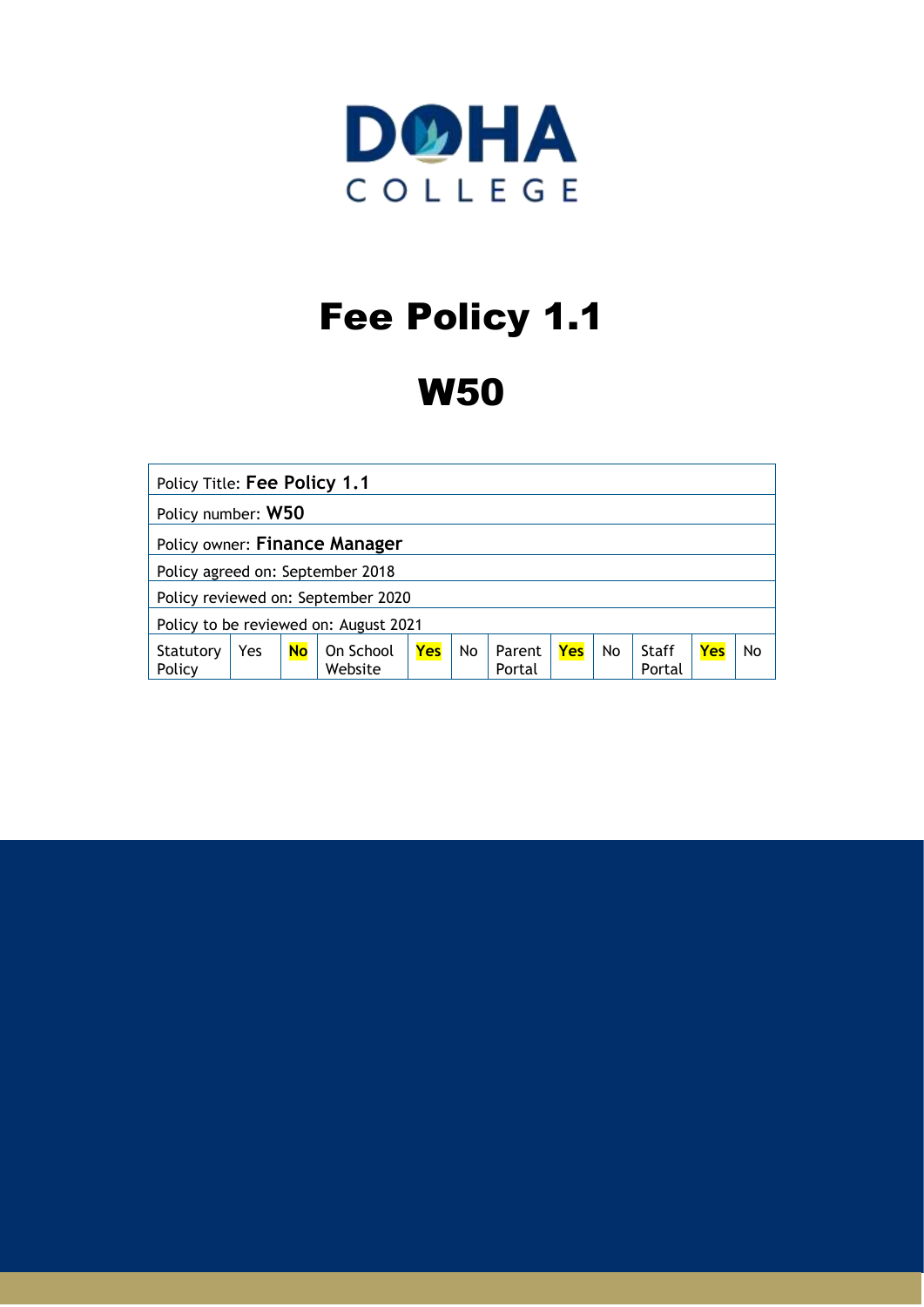

# CONTENTS

Fee Policy 1.1

Reference Number: W50

Effective Date: September 2018

Page 2 of 6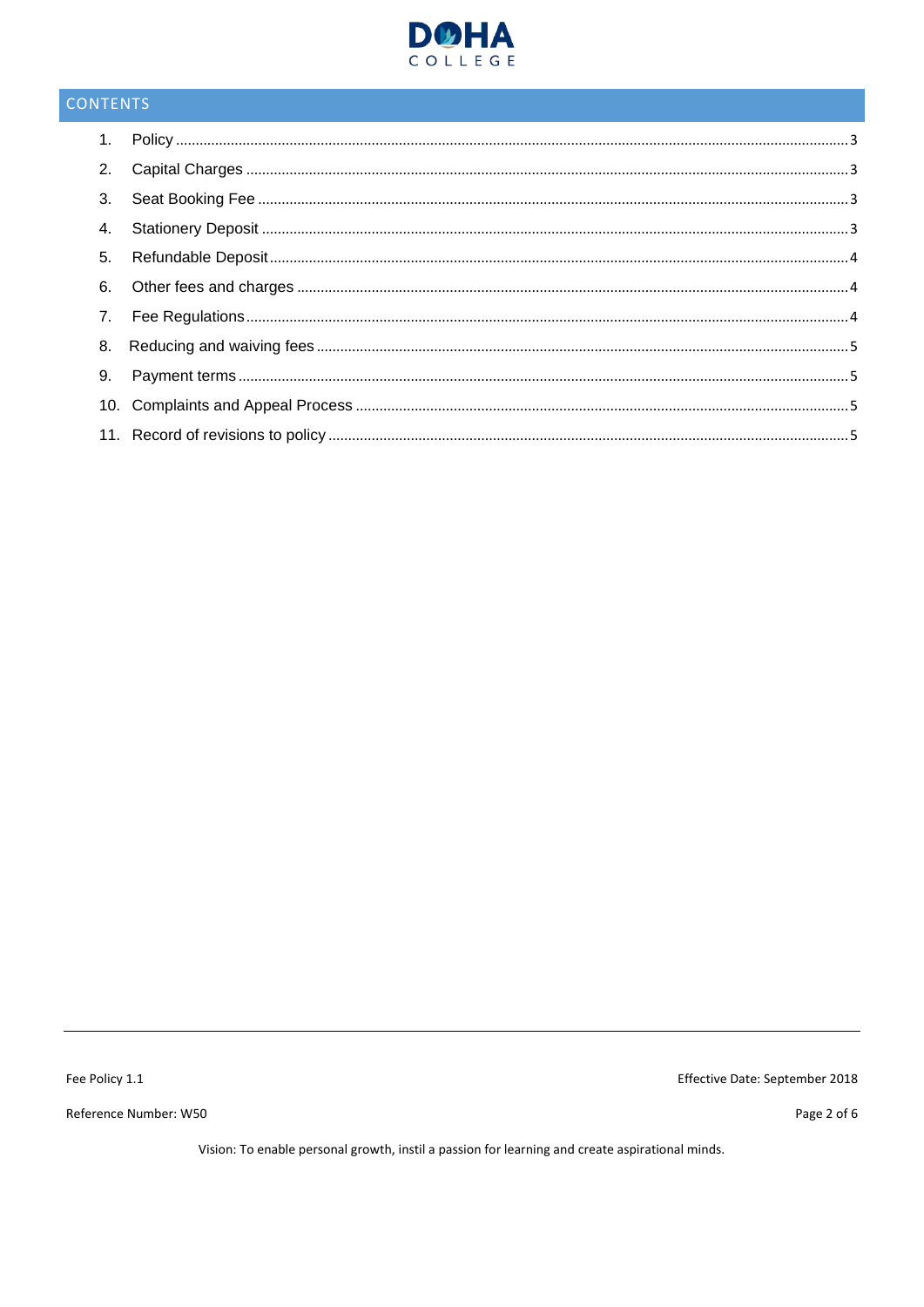

#### FEE POLICY 1.1

#### <span id="page-2-0"></span>1. POLICY

Doha College strives to ensure that all fees and charges levied are clear, applied consistently and conform to the Ministry of Education guidelines. If you are joining Doha College as a new parent, please read the information below to ensure that you have all the required information with regard to the Doha College fee policy.

#### <span id="page-2-1"></span>2. CAPITAL CHARGES

The Capital Charge is a non-refundable annual fee to assist in maintaining the school's facilities. Details of projects funded by the charge are included in the Board of Governors' Annual Report to parents, the Annual Forum presentation, and any other publicly available document.

The Capital Charge is payable by all students once per academic year and is due with the first term's fees.

The Capital Charge will not be reduced or cancelled, including where a student starts at the college after the commencement of the term, or where the student takes leave or permanently departs the college during term time, or where the student misses a term before re-commencing at the college.

#### <span id="page-2-2"></span>3. SEAT BOOKING FEE

The Seat Booking Fee is a non-refundable fee to confirm attendance in the following academic year.

The Seat Booking Fee is due on acceptance of a placement offer for new students, or prior to the start of the Final term for continuing students. The fee is fully offset against the first term's fees for that academic year.

Failure to pay the Seat booking fee to the college by the relevant due date will entitle the college to remove existing students from the college roll for the next Academic year.

#### <span id="page-2-3"></span>4. STATIONERY DEPOSIT

The Stationery Deposit is a one-off charge to cover the cost of lost or damaged Doha College property, including books and / or instruments, in the possession of a student.

The Stationery Deposit is due on acceptance of a placement offer for new students and will be refunded upon the student leaving, providing that all the following conditions are met:

Reference Number: W50 Page 3 of 6

Fee Policy 1.1 Effective Date: September 2018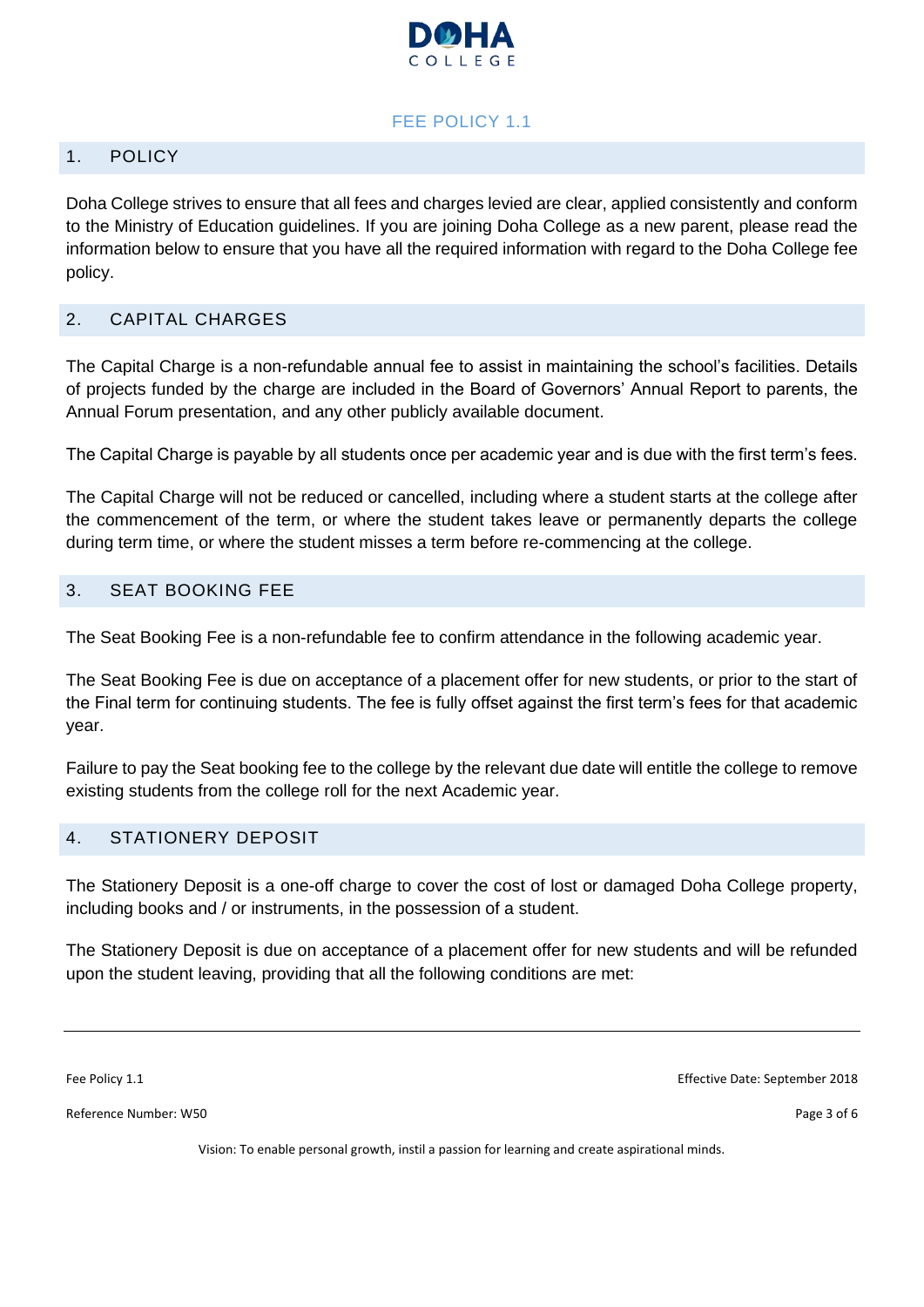

- 4.1 All fees and charges, including examination fees, due to Doha College have been fully paid.
- 4.2 All Doha College property in the possession of the student, including books and instruments, is returned to school.

#### <span id="page-3-0"></span>5. REFUNDABLE DEPOSIT

The Refundable Deposit was a one-off charge paid by students starting their studies prior to August 2018.

The Refundable Deposit was due on acceptance of a placement offer for new students.

The Refundable Deposit will be refunded upon the student leaving, providing that all of the following conditions are met:

- 5.1 All fees and charges, including examination fees, due to Doha College have been fully paid. If any fees or charges are outstanding, they will be deducted from the Refundable Deposit.
- 5.2 All Doha College property in the possession of the student, including books and instruments, is returned to the college.

#### <span id="page-3-1"></span>6. OTHER FEES AND CHARGES

- 6.1 A one-off, non-refundable Registration Fee is payable in respect of each student attending Doha College. This is payable once the student has been offered a place at Doha College.
- 6.2 Fees additional to those described above are payable in respect of certain matters. These include but are not limited to (I) GCSE and A-Level examination entry fees, costs for trips and visits, optional instrumental tuition, shuttle bus, iPad, and learning support for certain students. Such additional fees will be payable separately.

#### <span id="page-3-2"></span>7. FEE REGULATIONS

- 7.1 All fees and charges must be settled in full as per the Fee Schedule published by the college.
- 7.2 Failure to pay any amount owing to the college by the relevant due date will entitle the college to remove the student from the college roll and debar the student from further attendance.
- 7.3 Payments exceeding QR 500 will not be accepted in cash.
- 7.4 Fees and charges are applicable per student. No discount will apply for siblings, or for starting and/or leaving mid-term, or taking an extended leave of absence.

Reference Number: W50 Page 4 of 6

Fee Policy 1.1 Effective Date: September 2018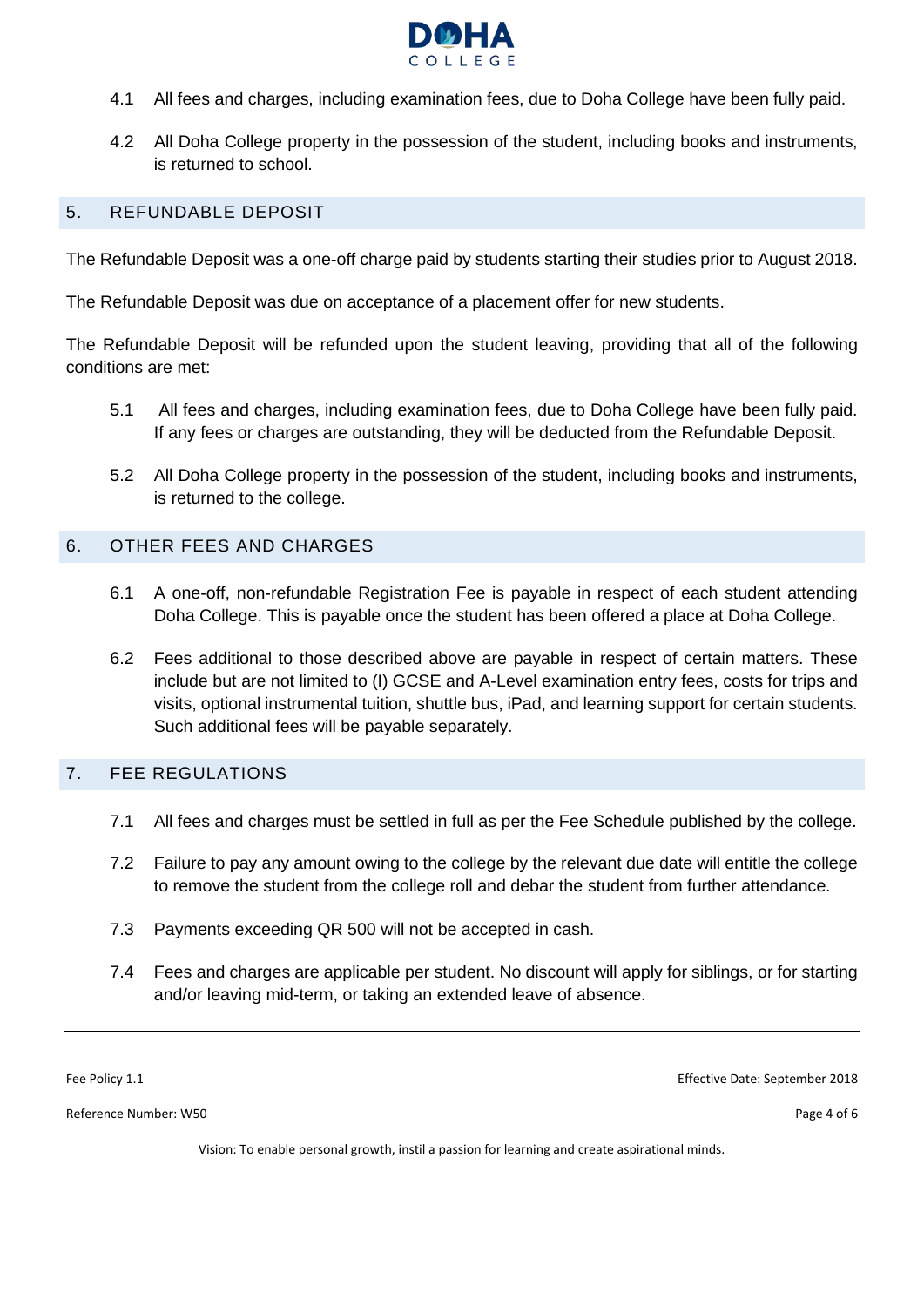

7.5 Written notice of withdrawal of a student must be given at least a term before the end of the last academic term attended by the student. See Leaving Policy for further details. If no such notice is given, the Seat Booking Fee will be forfeited.

#### <span id="page-4-0"></span>8. REDUCING AND WAIVING FEES

The Fees will not be reduced or cancelled, however, in exceptional circumstances fees can reduced or waived as per Doha College Lines of Authority.

#### <span id="page-4-1"></span>9. PAYMENT TERMS

Invoices will be issued in advance of the due date, and the fees and/or charges must be paid by the due date on the invoice.

Amended payment terms can be offered to parents experiencing exceptional circumstances, upon request. Such terms are offered subject to the sole discretion of the Principal, under recommendation of the Business and Development Director.

#### <span id="page-4-2"></span>10. COMPLAINTS AND APPEAL PROCESS

Complaints regarding the application of this policy should be addressed, in the first instance, to the Business and Development Director. If not resolved, complaints can then be addressed to the Principal whose decision shall be considered final.

#### <span id="page-4-3"></span>11. RECORD OF REVISIONS TO POLICY

| <b>Revision Date</b> | <b>Description</b>                                                                                                      | <b>Sections Affected</b> |
|----------------------|-------------------------------------------------------------------------------------------------------------------------|--------------------------|
| 20/09/2018           | Seat booking fee applicable<br>to all students.<br>booking fee offset<br>Seat<br>against third term fee (not<br>first). | Section 3                |

Reference Number: W50 Page 5 of 6

Fee Policy 1.1 Effective Date: September 2018